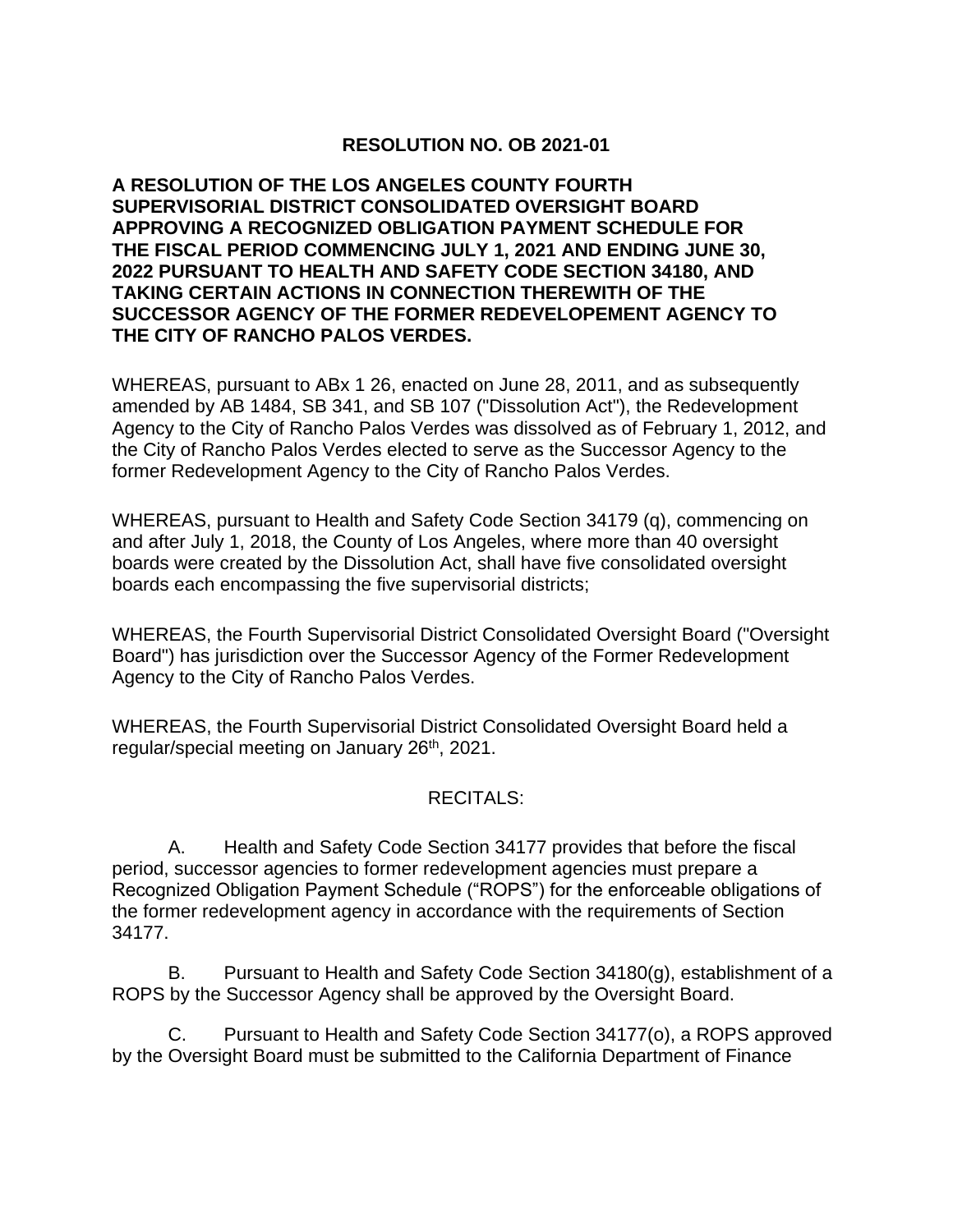("DOF") by February 1, 2021 for the period July 1, 2021 through June 30, 2022 ("ROPS 21-22").

#### **NOW THEREFORE, THE LOS ANGELES COUNTY FOURTH SUPERVISORIAL DISTRICT CONSOLIDATED OVERSIGHT BOARD DOES HEREBY RESOLVE AND FIND AS FOLLOWS:**

Section 1. The above recitals are true and correct and are a substantive part of this Resolution.

Section 2. This Resolution is adopted pursuant to Health and Safety Code Section 34180(g).

Section 3. The Oversight Board hereby approves ROPS 21-22, substantially in the form attached hereto as Exhibit A; and hereby directs the staff of the Successor Agency to post the ROPS 21-22 on the Successor Agency's Internet website (being a page on the Internet website of the City of Rancho Palos Verdes); and submit the ROPS 21-22 to the County Auditor-Controller and State Controller's Office ("SCO") and to the DOF, together with a copy of this Resolution and the telephone number and email contact information for the Finance Officer of the Successor Agency, the official designated by the Oversight Board to whom DOF may make a request for review in connection with ROPS.

Section 4. The officers of the Oversight Board and the staff of the Successor Agency are hereby authorized and directed, jointly and severally, to do any and all things which they may deem necessary or advisable to effectuate this Resolution.

#### **SIGNATURE BLOCK:**

**PASSED, APPROVED AND ADOPTED** this 26th day of January 2021, by the following vote:

Ayes: R. Bowers, S. Koffroth, D. Maloney, Y. Takahashi, J. Wilson Noes: None Abstain: None Absent: None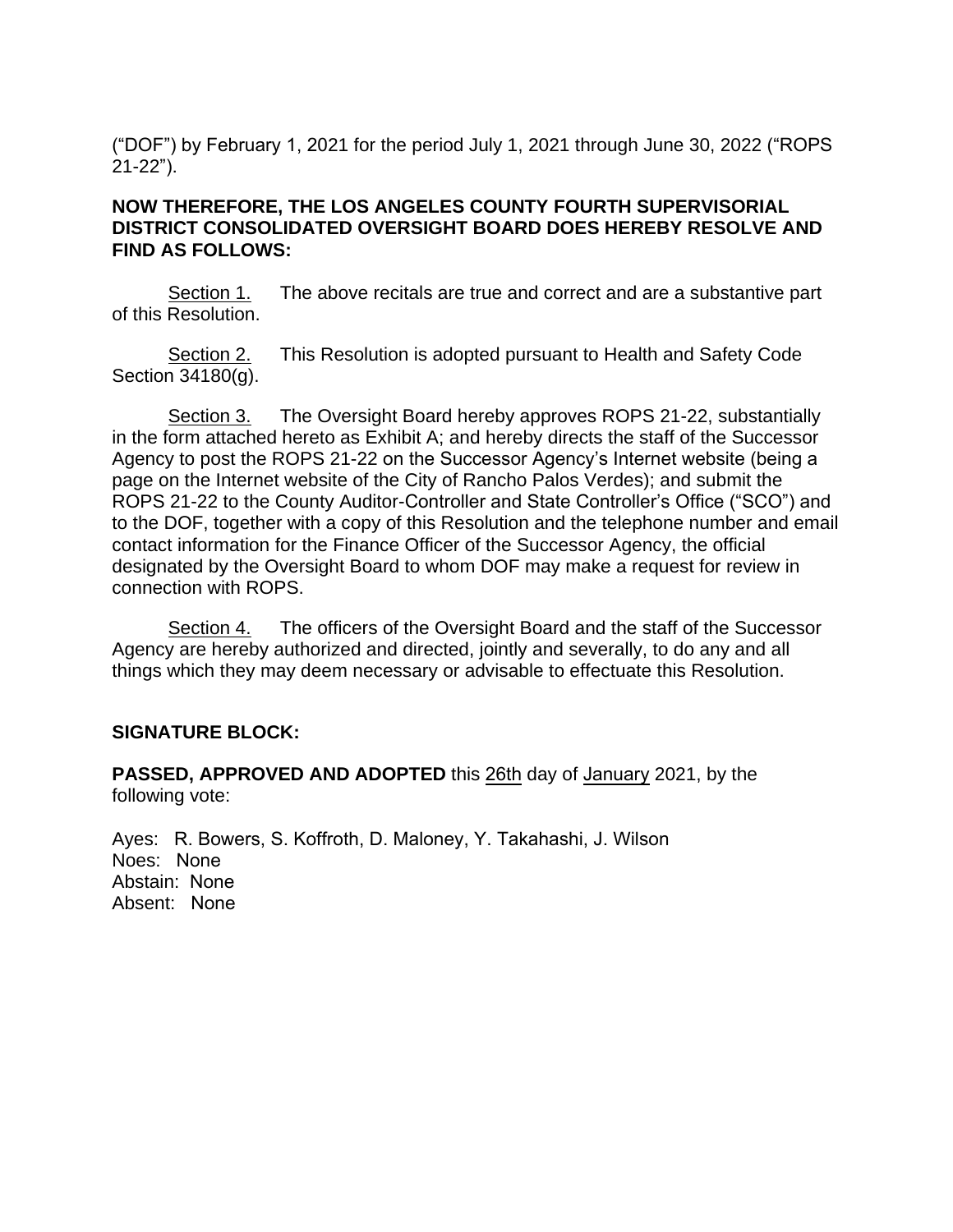LH V Supervisorial District Consolidated Oversight Board, Chair

ATTEST:

Martha Arana, Deputy Clerk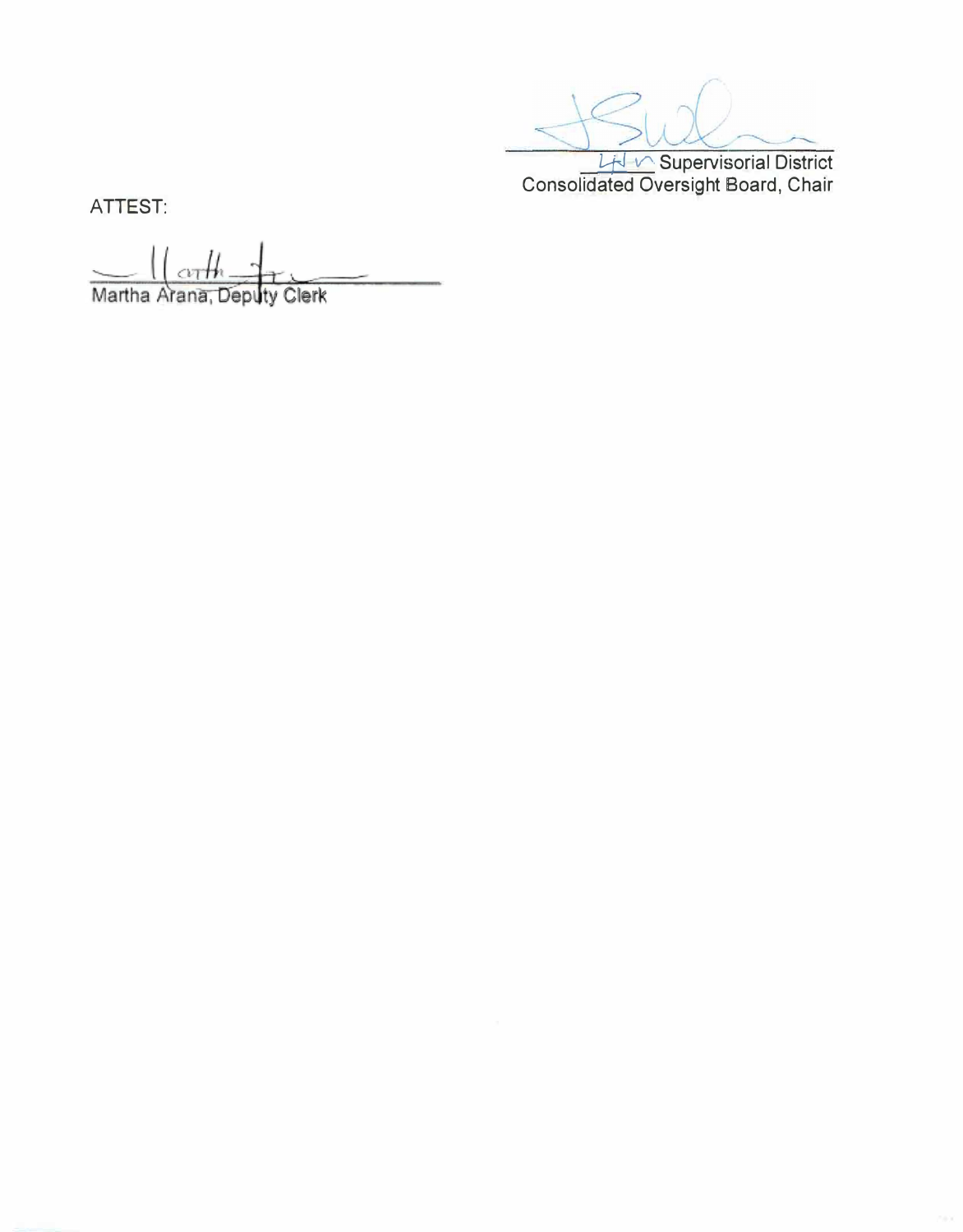# **RESOLUTION NO. OB 2021-02**

#### **A RESOLUTION OF THE LOS ANGELES COUNTY FOURTH SUPERVISORIAL DISTRICT CONSOLIDATED OVERSIGHT BOARD APPROVING PROPOSED ADMINISTRATIVE BUDGET FOR JULY 1, 2021 THROUGH JUNE 30, 2022, AND TAKING CERTAIN RELATED ACTIONS OF THE SUCCESSOR AGENCY OF THE FORMER REDEVELOPEMENT AGENCY TO THE CITY OF RANCHO PALOS VERDES.**

WHEREAS, pursuant to ABx 1 26, enacted on June 28, 2011, and as subsequently amended by AB 1484, SB 341, and SB 107 ("Dissolution Act"), the Redevelopment Agency to the City of Rancho Palos Verdes was dissolved as of February 1, 2012, and the City of Rancho Palos Verdes elected to serve as the Successor Agency to the former Redevelopment Agency to the City of Rancho Palos Verdes.

WHEREAS, pursuant to Health and Safety Code Section 34179 (q), commencing on and after July 1, 2018, the County of Los Angeles, where more than 40 oversight boards were created by the Dissolution Act, shall have five consolidated oversight boards each encompassing the five supervisorial districts;

WHEREAS, the Fourth Supervisorial District Consolidated Oversight Board ("Oversight Board") has jurisdiction over the Successor Agency of the Former Redevelopment Agency to the City of Rancho Palos Verdes.

WHEREAS, the Fourth Supervisorial District Consolidated Oversight Board held a regular/special meeting on January 19th, 2021.

#### RECITALS:

A. Pursuant to Health and Safety Code Section 34177(j), the Successor Agency to the Rancho Palos Verdes Redevelopment Agency (the "Successor Agency") must prepare each year a proposed administrative budget covering two six-month fiscal periods (commencing each January 1 and July 1) and submit the proposed administrative budget to the oversight board of the Successor Agency (the "Oversight Board") for approval.

B. The Successor Agency's proposed administrative budget from July 1, 2021 through June 30, 2022 has been presented to this Oversight Board for approval.

#### **NOW THEREFORE, THE LOS ANGELES COUNTY FOURTH SUPERVISORIAL DISTRICT CONSOLIDATED OVERSIGHT BOARD DOES HEREBY RESOLVE AND FIND AS FOLLOWS:**

Section 1**.** The above recitals are true and correct and are a substantive part of this Resolution.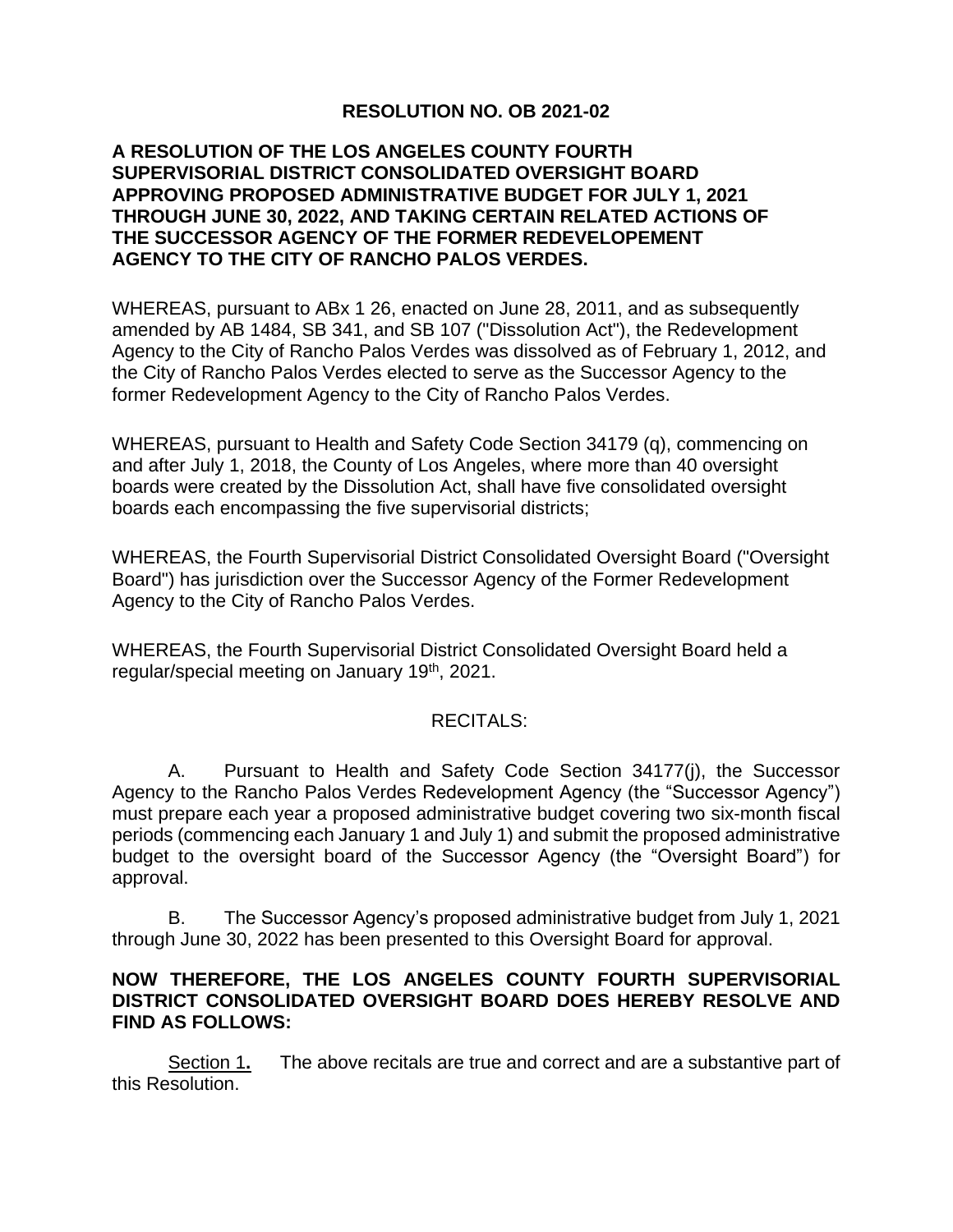Section 2. The Oversight Board hereby approves Administrative Budget 21-22, substantially in the form attached hereto as Exhibit A.

Section 3. The Staff of the Successor Agency are hereby authorized and directed, jointly and severally, to do any and all things which they may deem necessary or advisable to effectuate this Resolution and the Administrative Budget, including making any adjustment to the proposed Administrative Budgets to make them consistent with the Successor Agency's Recognized Obligation Payment Schedule for fiscal year 2021-22 (as such Recognized Obligation Payment Schedule is approved by the State Department of Finance).

#### **SIGNATURE BLOCK:**

**PASSED, APPROVED AND ADOPTED** this 26th day of January 2021, by the following vote:

Ayes: R. Bowers, S. Koffroth, D. Maloney, Y. Takahashi, J. Wilson Noes: None Abstain: None Absent: None

**Supervisorial District** Consolidated Oversight Board, Chair

ATTEST:

Martha Arana, Deputy Clerk